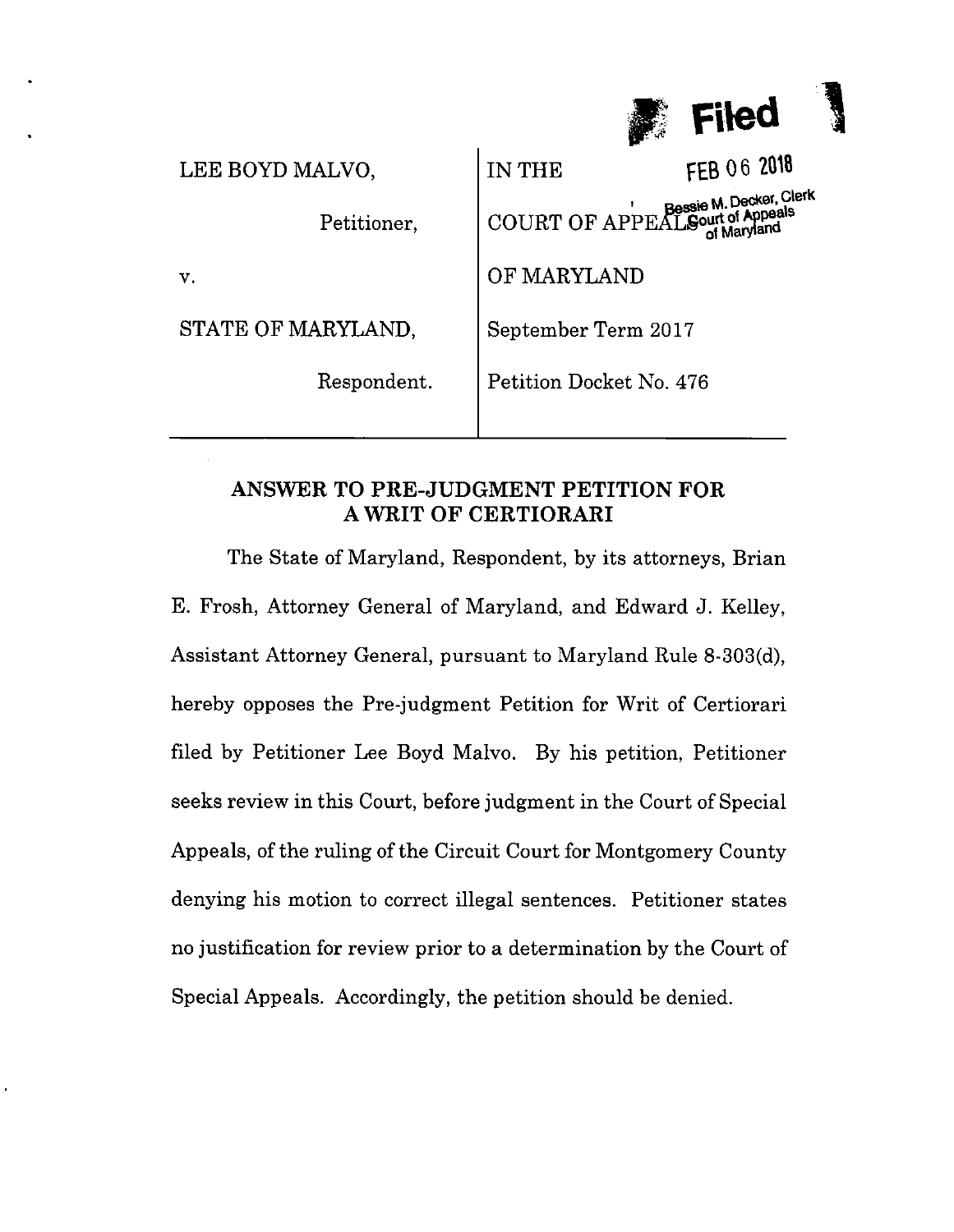#### QUESTION PRESENTED

Did the circuit court properly deny Petitioner's motion to correct illegal sentences?1

#### STATEMENT OF FACTS AND PROCEDURAL HISTORY

In October of 2002, Petitioner Malvo and John Allen Muhammad, commonly referred to as the "D.C. Snipers," perpetrated a reign of terror in Maryland, Virginia, and the District of Columbia, killing ten people and wounding three others. Six 0f the murders occurred in Montgomery County, where the victims were James Martin, James Buchanan, Premkumar Walekar, Maria Sarah Ramos, Lori Lewis Rivera, and Conrad Johnson?

On October 10, 2006, Petitioner pleaded guilty to six counts of first-degree murder in the Circuit Court for Montgomery

 $\overline{2}$ 

<sup>&</sup>lt;sup>1</sup> Respondent's question presented mirrors the question presented in Petitioner's opening brief in the Court of Special Appeals. (App. 46).

<sup>&</sup>lt;sup>2</sup> The factual background of the crimes was developed in Muhammad v. State, <sup>177</sup> Md. App. 188 (2007), and Muhammad v. Commonwealth, 619 S.E.2d <sup>16</sup> (Va. 2005). Muhammad was convicted 0f capital murder in Virginia, sentenced to death, and executed on November 10, 2009.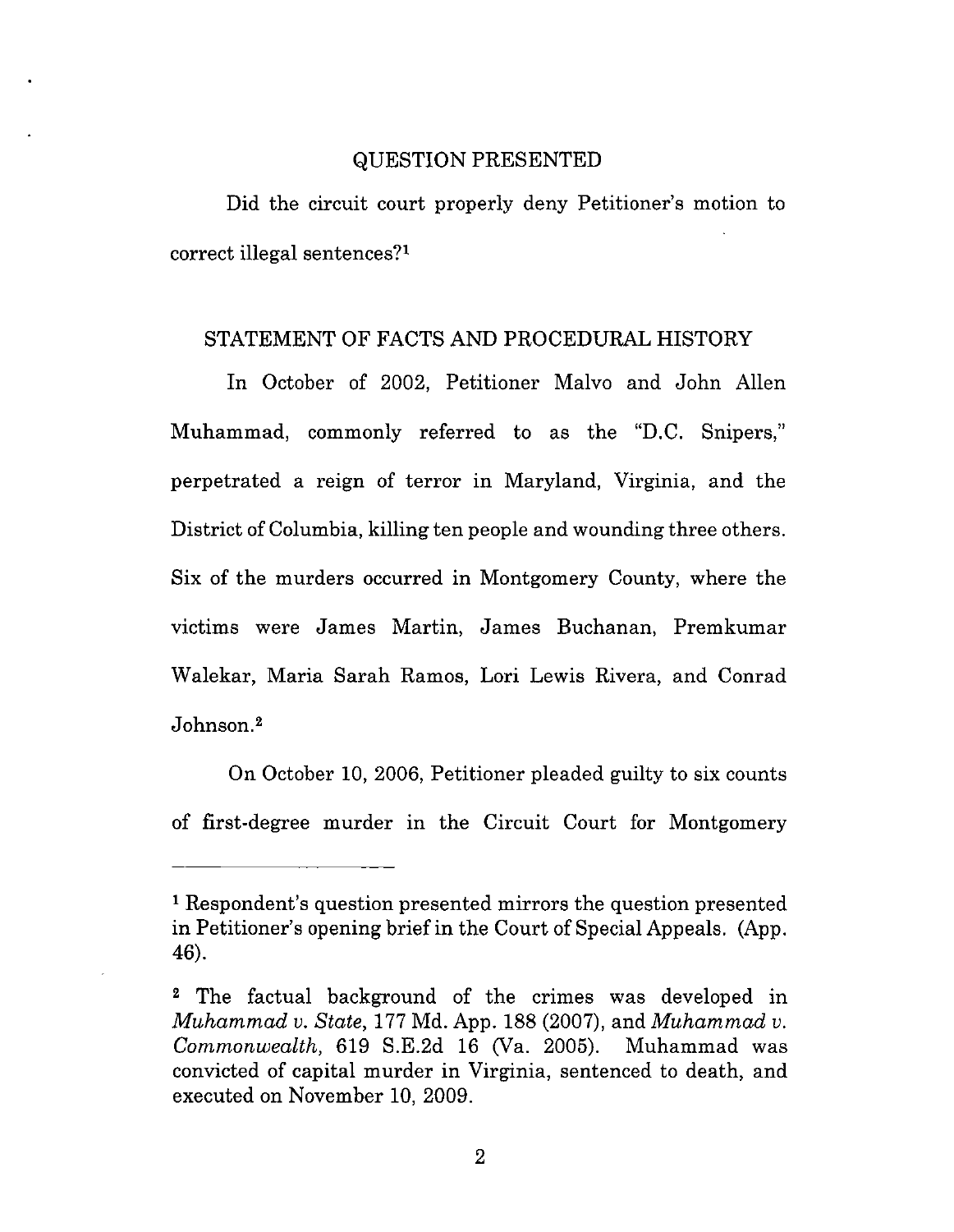County, Case No. 102675. Sentencing occurred on November 8, 2006. At the conclusion of the sentencing hearing, the court sentenced Petitioner within the terms of the plea agreement to serve six consecutive sentences of life imprisonment without the possibility of parole. Petitioner did not file an application for leave to appeal the entry of his guilty plea and sentences.

On November 27, 2006, Petitioner filed a motion for modification of sentence that the circuit court held in abeyance. The court denied the motion for modification of sentence on September 18, 2012. Petitioner did not seek post-conviction relief, and the time for doing so in the ordinary course expired on November 8, 2016.

On January 12, 2017, Petitioner filed a motion to correct illegal sentences. Petitioner claimed in his motion that, because he was seventeen at the time the murders were committed, his lifewithout-parole sentences were illegal pursuant to the Supreme Court's decisions in Graham v. Florida, 560 U.S. 48 (2010), Miller v. Alabama, 567 U.S. 460 (2012), and Montgomery v. Louisiana, 136 S.Ct. 718 (2016), as well as Article 25 of the Maryland Constitution. The only relief Petitioner sought was a re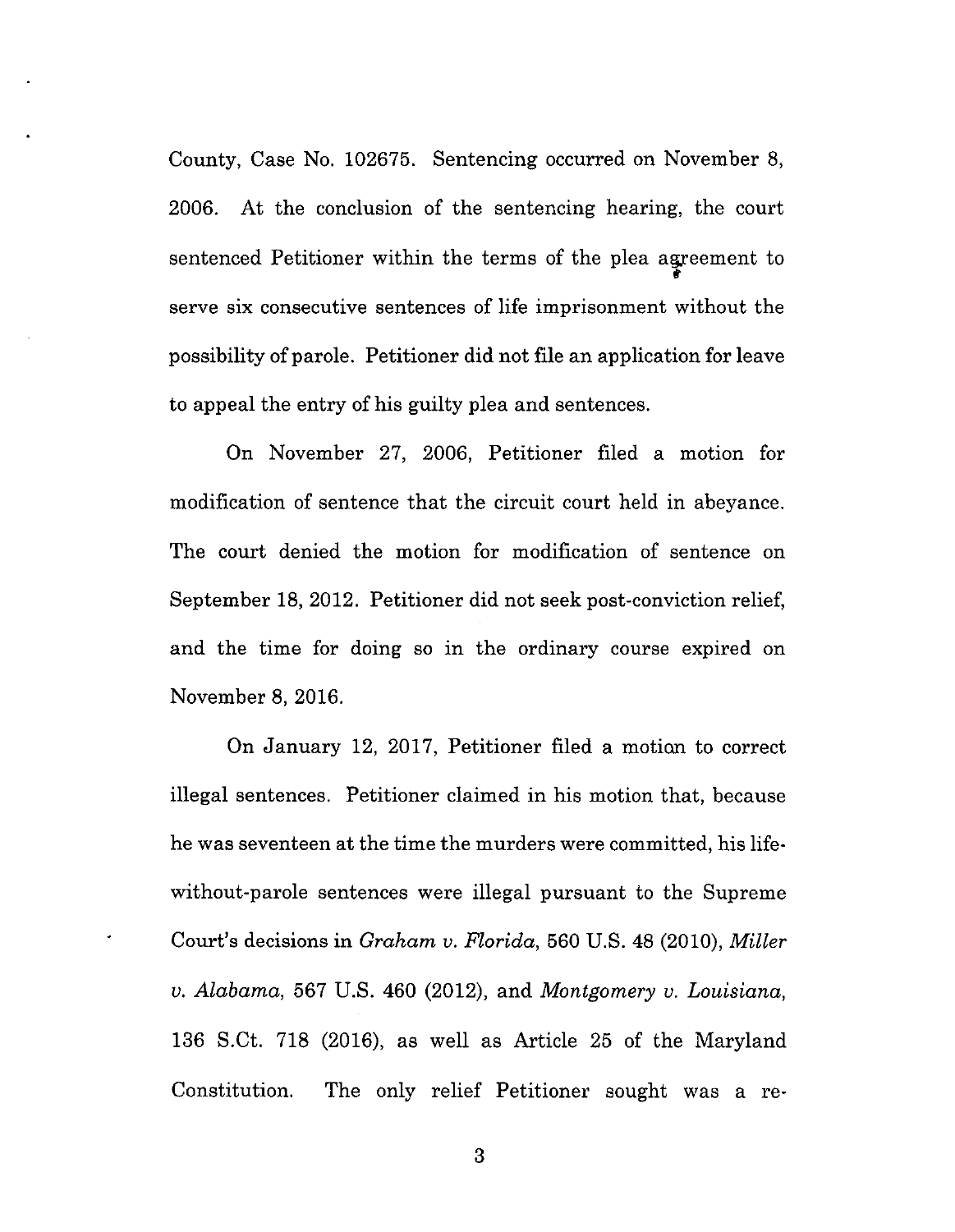sentencing. After the State filed a response, the court held a hearing on the motion on June 15, 2017. By Memorandum Opinion and Order filed on August 16, 2017, the circuit court denied the motion.

Petitioner filed a timely appeal of the circuit court's order on September 14, 2017. The case was docketed by the Court of Special Appeals as No. 1436 of the September 2017 Term. On January 8, 2018, Petitioner filed his opening brief, which raised only one question: "Did the trial court err in denying Mr. Malvo's motion to correct illegal sentences?" (App. 46).

On January 12, 2018, the Court of Special Appeals, on its own initiative, stayed Petitioner's appeal pending decisions 0f this Court in *Bowie v. State*, No. 55, Sept. Term 2017, Carter v. State, No. 54, Sept. Term 2017, McCullough v. State, No. 56, Sept. Term 2017, and State v. Clements, N0. 57, Sept. Term 2017. These four cases are scheduled for oral argument on February 6, 2018.

On January 25, 2018, two weeks after the stay took effect, Petitioner filed the underlying pre-judgment petition for writ of certiorari, seeking to bypass review in the Court of Special Appeals altogether. The State opposes Petitioner's request.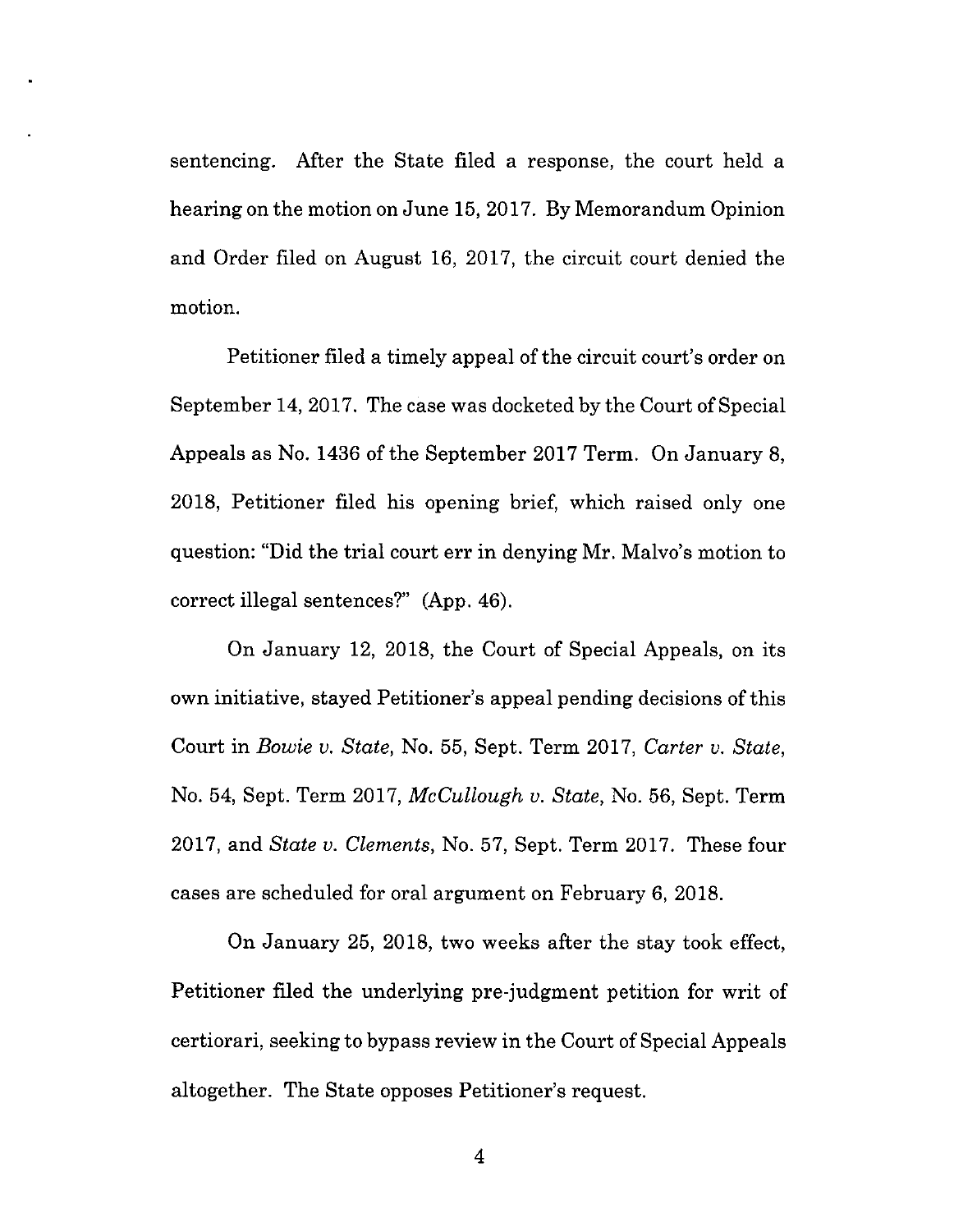## REASONS FOR DENYING THE PETITION

Petitioner's request for pre-judgment certiorari review is premised 0n the notion that his case "is the ideal vehicle" to address (1) whether *Miller* applies to discretionary sentencing schemes, (2) if so, what safeguards are necessary to give effect to *Miller*; and (3) whether juvenile life without parole is categorically unconstitutional. (Petition at 8). The mere re-statement of the issues framed on appeal does not justify the extraordinary step of bypassing review by the Court of Special Appeals. Indeed, the notion that Petitioner's case, at this juncture, presents an ideal vehicle for resolution of the issues presented is both self-serving and speculative.

At bottom, this case is an appeal of the denial of a motion to correct an illegal sentence, a mundane subject frequently addressed by Maryland appellate courts. Furthermore, as indicated, there are already four cases scheduled in this Court this term, Bowie, Carter, McCullough, and Clements, that present circumstances — juveniles challenging the legality of their sentences following *Miller* and *Montgomery* — analogous to the circumstances Petitioner presents here. Indeed, Petitioner's case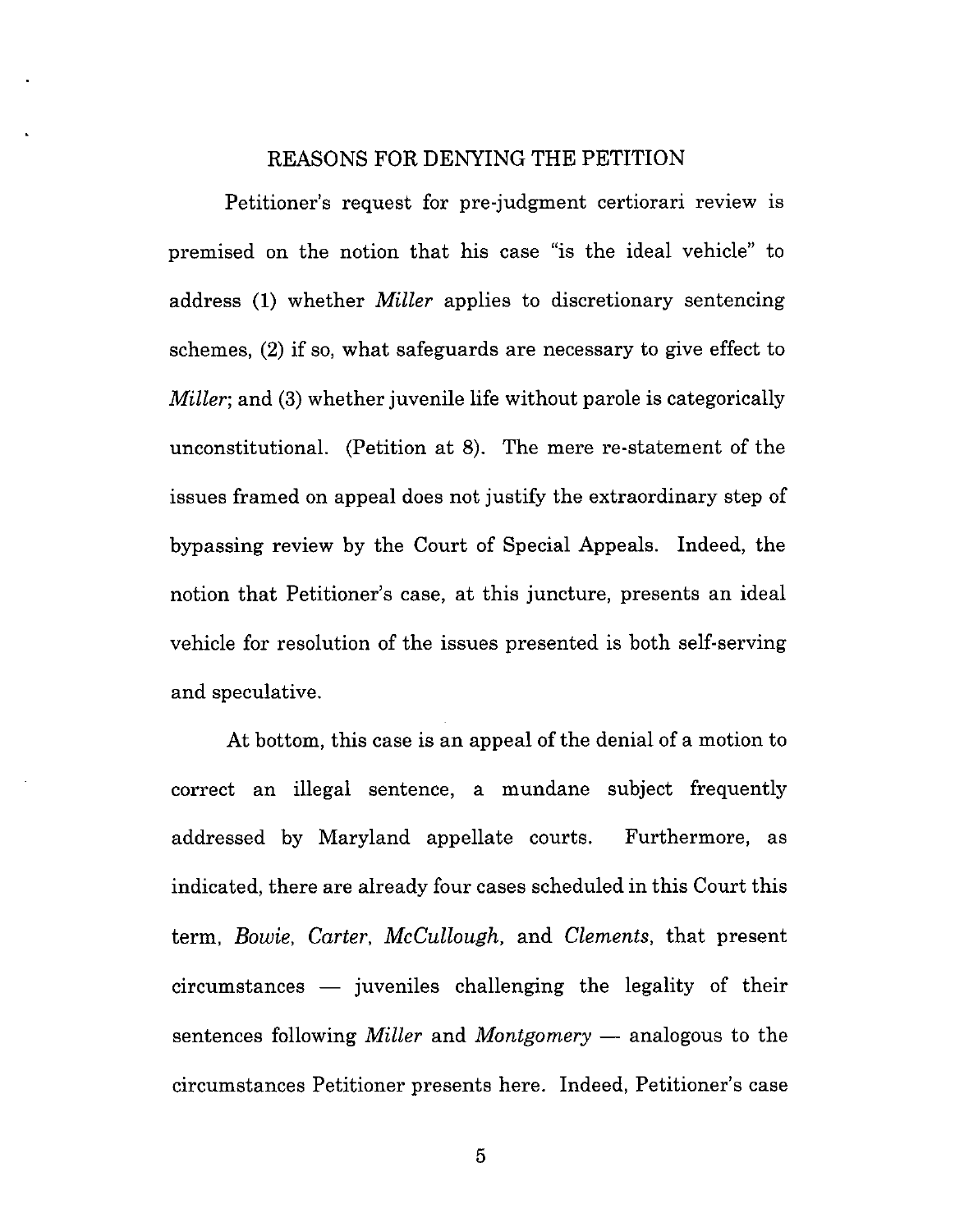is not unique, as the Court of Special Appeals stayed several cases, included Petitioner's, that also involve juveniles challenging the legality of their sentences following *Miller* and *Montgomery*. The Court of Special Appeals acted prudently staying these cases, given that this Court's analysis, reasoning, and judgment in Bowie, Carter, McCullough, and Clements, likely will impact the resolution of the cases pending in that court. In this regard, the judicial system is proceeding exactly how it is supposed to operate.

The Court of Special Appeals is well-positioned to address the single question raised in Petitioner's pending appeal. Following this Court's decisions in *Bowie, Carter, McCullough*, and Clements, the court will do just that. If the Court of Special Appeals' future decision presents "an ideal vehicle" for further review of any issue left unresolved by Bowie, Carter, McCullough, and *Clements*, Petitioner will have the opportunity to seek  $-$  and this Court will have the opportunity to grant — that review. No valid basis for circumventing the standard appellate process has been offered.

Finally, notwithstanding that the underlying request for pre-judgment review was prompted by the stay of the intermediate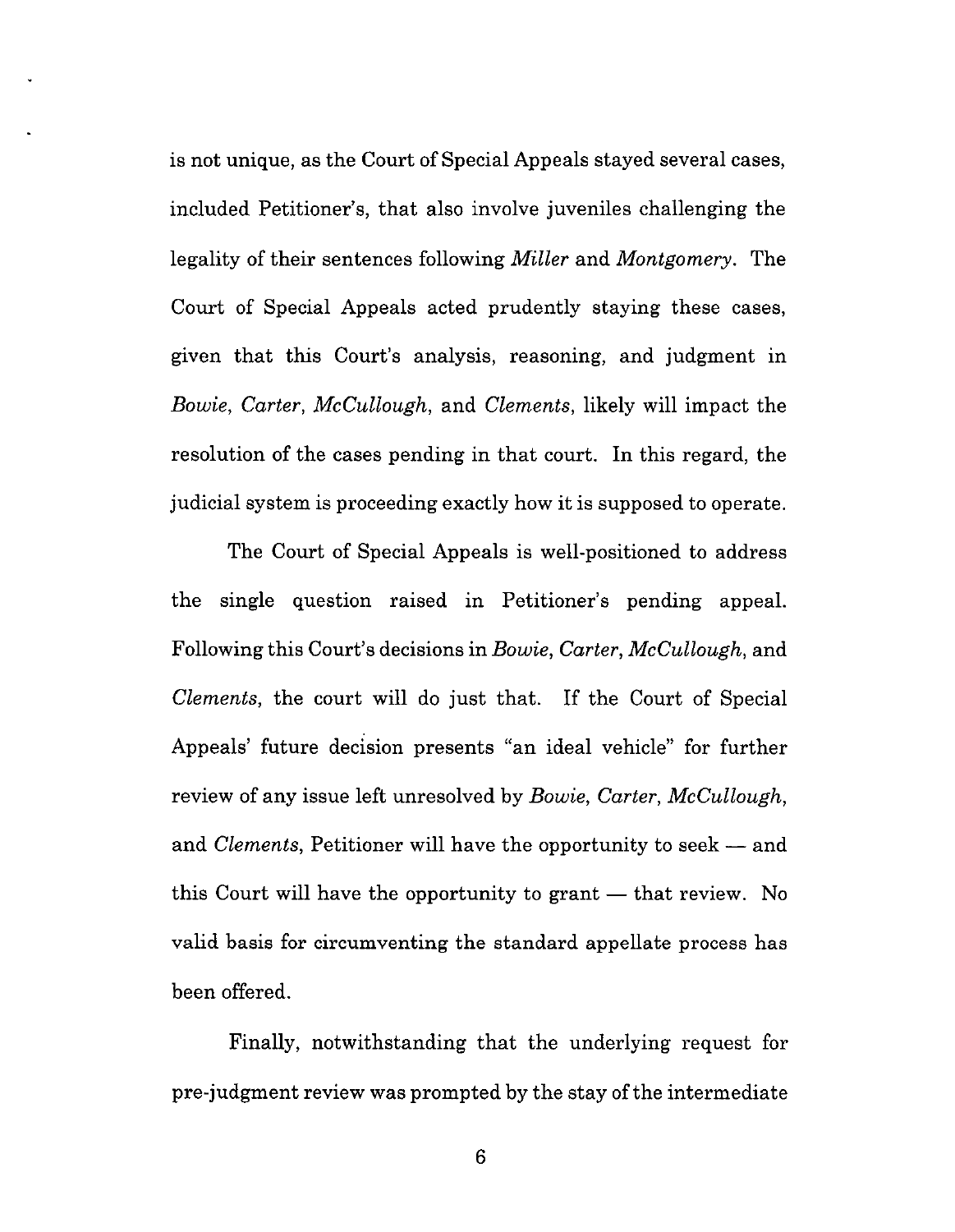appellate court proceedings, Petitioner notably has not cited delay as a factor supporting the extraordinary relief requested herein. Thus, there is neither proffer nor evidence that Petitioner will be prejudiced by the stay ordered by the Court of Special Appeals. For the foregoing reasons, the request for pre-judgment certiorari review should be denied.

## **CONCLUSION**

The State of Maryland respectfully asks the Court to deny the pre-judgment petition for a writ of certiorari.

Dated: February 6, 2018 Respectfully submitted,

BRIAN E. FROSH Attorney General of

EDWARD J. KELLEY Assistant Attorney General CPF No. 9712170100

Office of the Attorney General Criminal Appeals Division 200 Saint Paul Place Baltimore, MD <sup>21202</sup> (410) 576-6422 ekelley@oag.state.md.us

Counsel for Respondent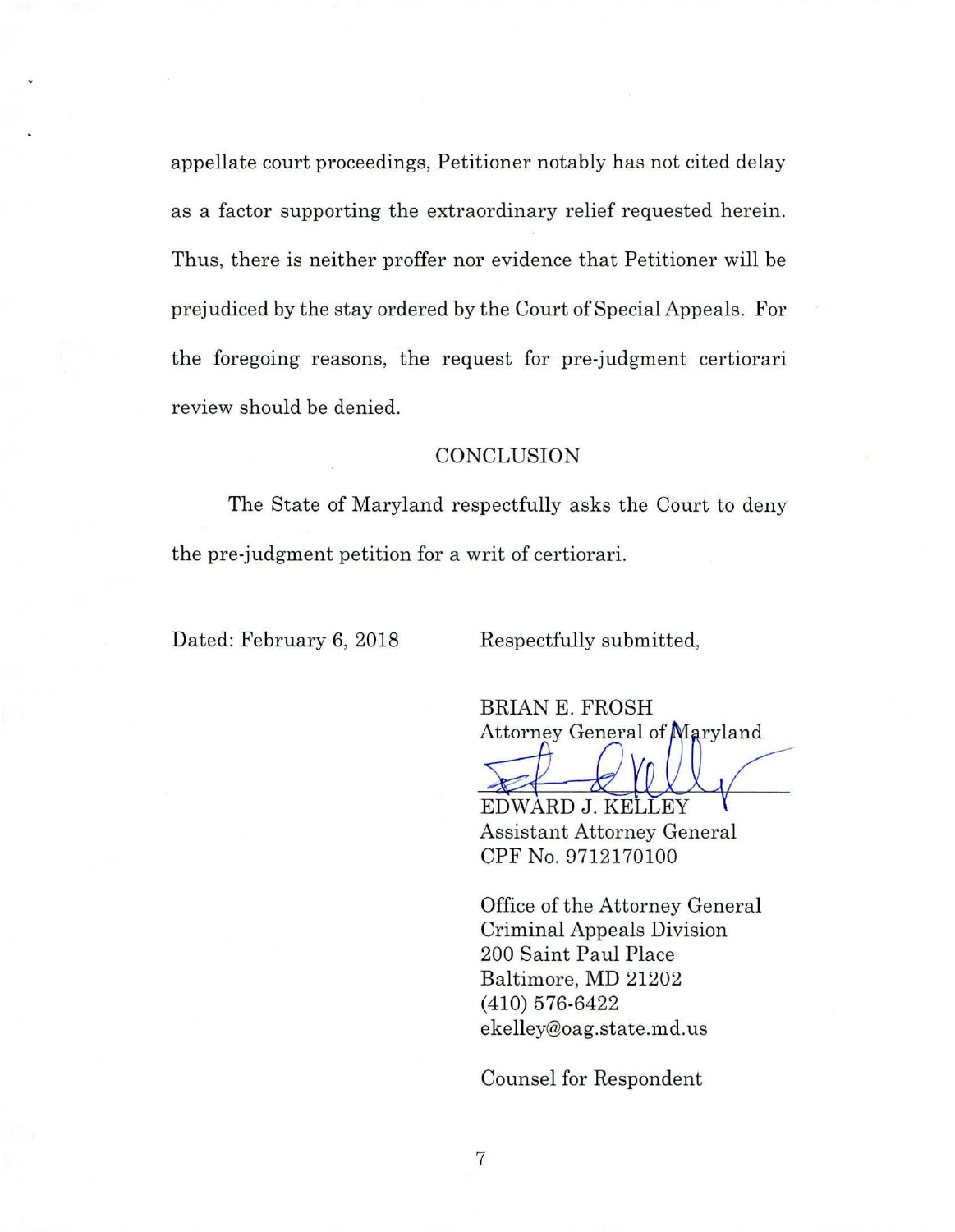## CERTIFICATION OF WORD COUNT AND COMPLIANCE WITH THE MARYLAND RULES

This filing was printed in 13-point Century Schoolbook font; complies with the font, line spacing, and margin requirements of

Maryland Rule 8-112; and contains 1088 words.

ms 1088 words.<br>EDWARD J. KELLEY

Assistant Attorney General CPF No. 9712170100

Counsel for Respondent

8